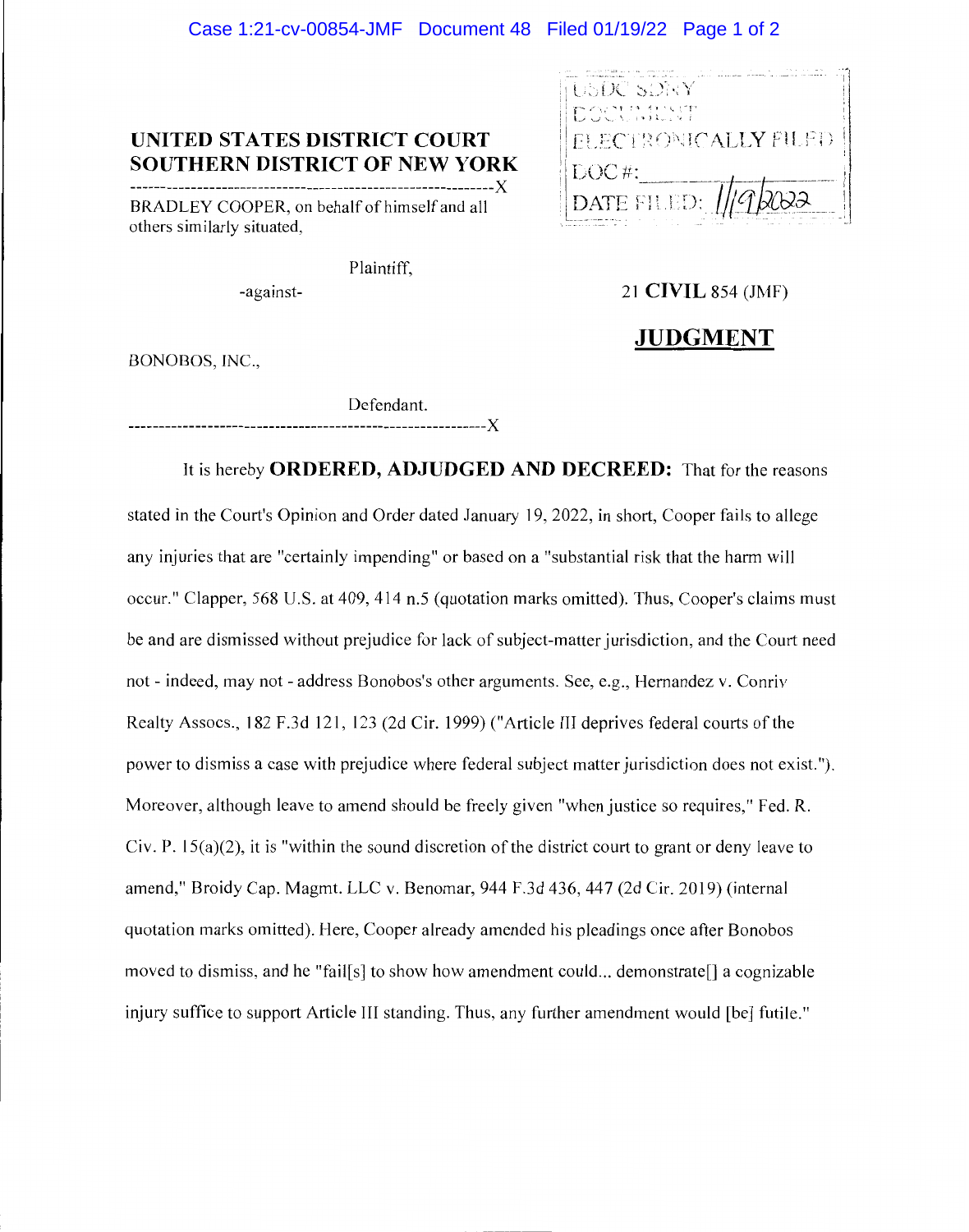Case 1:21-cv-00854-JMF Document 48 Filed 01/19/22 Page 2 of 2

Treiber v. Aspen Dental Mgmt., Inc., 635 F. App'x 1, 2 (2d Cir. 2016) (summary order);

accordingly, the case is closed.

**Dated:** New York, New York

January 19, 2022

#### **RUBY J. KRAJICK**

**BY:** 

**Clerk of Court**  UBY J. KRAJICK<br>Clerk of Court<br>MMMM

 $\cdot$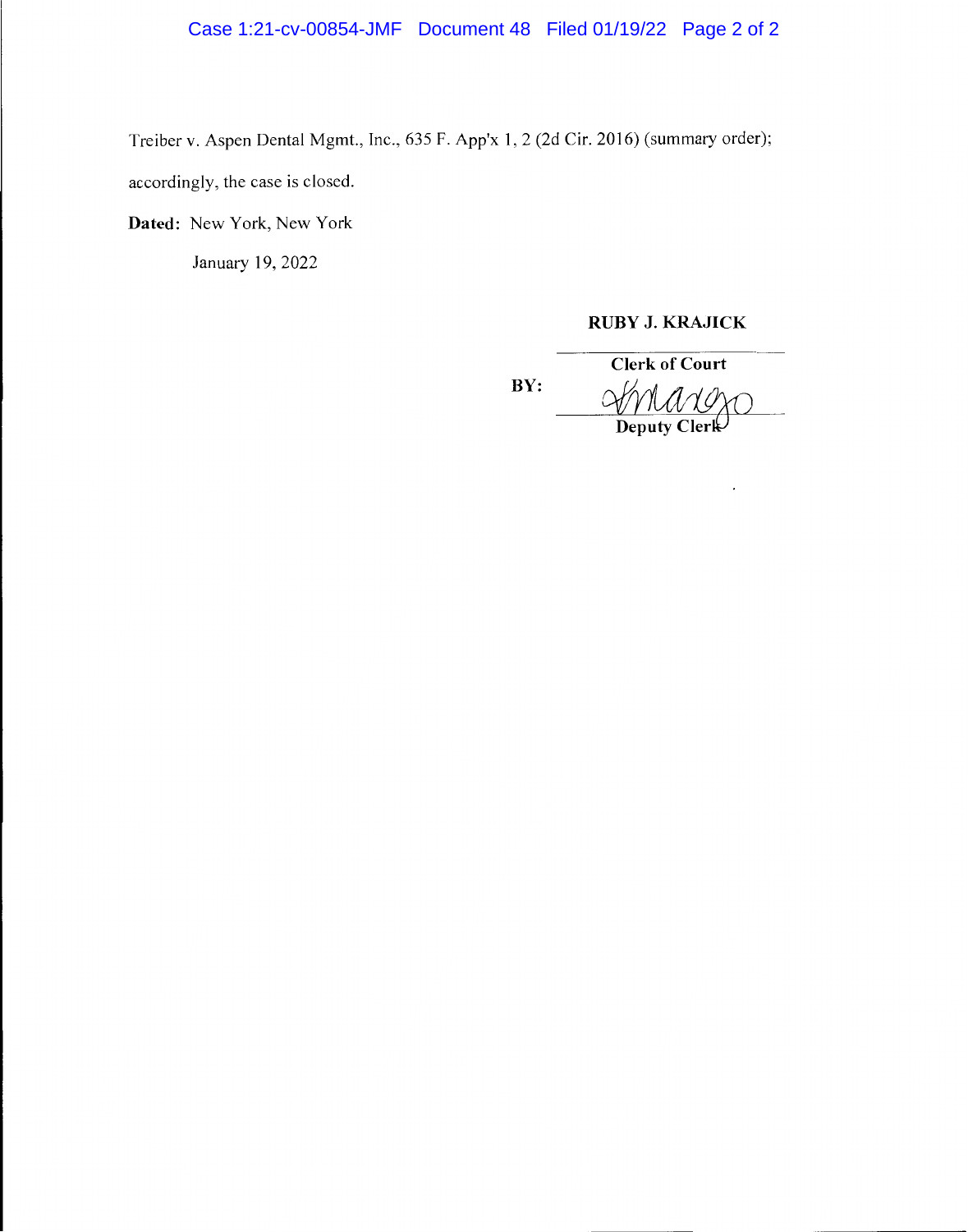

**United States District Court Southern District of New York** 

Ruby J. Krajick *Clerk of Court*

Dear Litigant:

Enclosed is a copy of the judgment entered in your case. If you disagree with a judgment or final order of the district court, you may appeal to the United States Court of Appeals for the Second Circuit. To start this process, file a "Notice of Appeal" with this Court's Pro Se Intake Unit.

You must file your notice of appeal in this Court within 30 days after the judgment or order that you wish to appeal is entered on the Court's docket, or, if the United States or its officer or agency is a party, within 60 days after entry of the judgment or order. If you are unable to file your notice of appeal within the required time, you may make a motion for extension of time, but you must do so within 60 days from the date of entry of the judgment, or within 90 days if the United States or its officer or agency is a party, and you must show excusable neglect or good cause for your inability to file the notice of appeal by the deadline.

Please note that the notice of appeal is a *one-page* document containing your name, a description of the final order or judgment (or part thereof) being appealed, and the name of the court to which the appeal is taken (the Second Circuit) – *it does not* include your reasons or grounds for the appeal. Once your appeal is processed by the district court, your notice of appeal will be sent to the Court of Appeals and a Court of Appeals docket number will be assigned to your case. At that point, all further questions regarding your appeal must be directed to that court.

The filing fee for a notice of appeal is \$505 payable in cash, by bank check, certified check, or money order, to "Clerk of Court, S.D.N.Y." *No personal checks are accepted*. If you are unable to pay the \$505 filing fee, complete the "Motion to Proceed *in Forma Pauperis* on Appeal" form and submit it with your notice of appeal to the Pro Se Intake Unit. If the district court denies your motion to proceed *in forma pauperis* on appeal, or has certified under 28 U.S.C.  $\S 1915(a)(3)$  that an appeal would not be taken in good faith, you may file a motion in the Court of Appeals for leave to appeal *in forma pauperis*, but you must do so within 30 days after service of the district court order that stated that you could not proceed *in forma pauperis* on appeal.

For additional issues regarding the time for filing a notice of appeal, see Federal Rule of Appellate Procedure 4(a). There are many other steps to beginning and proceeding with your appeal, but they are governed by the rules of the Second Circuit Court of Appeals and the Federal Rules of Appellate Procedure. For more information, visit the Second Circuit Court of Appeals website at **http://www.ca2.uscourts.gov/.**

**T HE D ANIEL P ATRICK M OYNIHAN U NITED S TATES C OURTHOUSE 500 P EARL S TREET N EW Y ORK , N Y 10007 - 1312**

**T HE C HARLES L . B RIEANT , J R . U NITED S TATES C OURTHOUSE 300 Q UARROPAS S TREET WHITE P LAINS , N Y 10601 - 4150**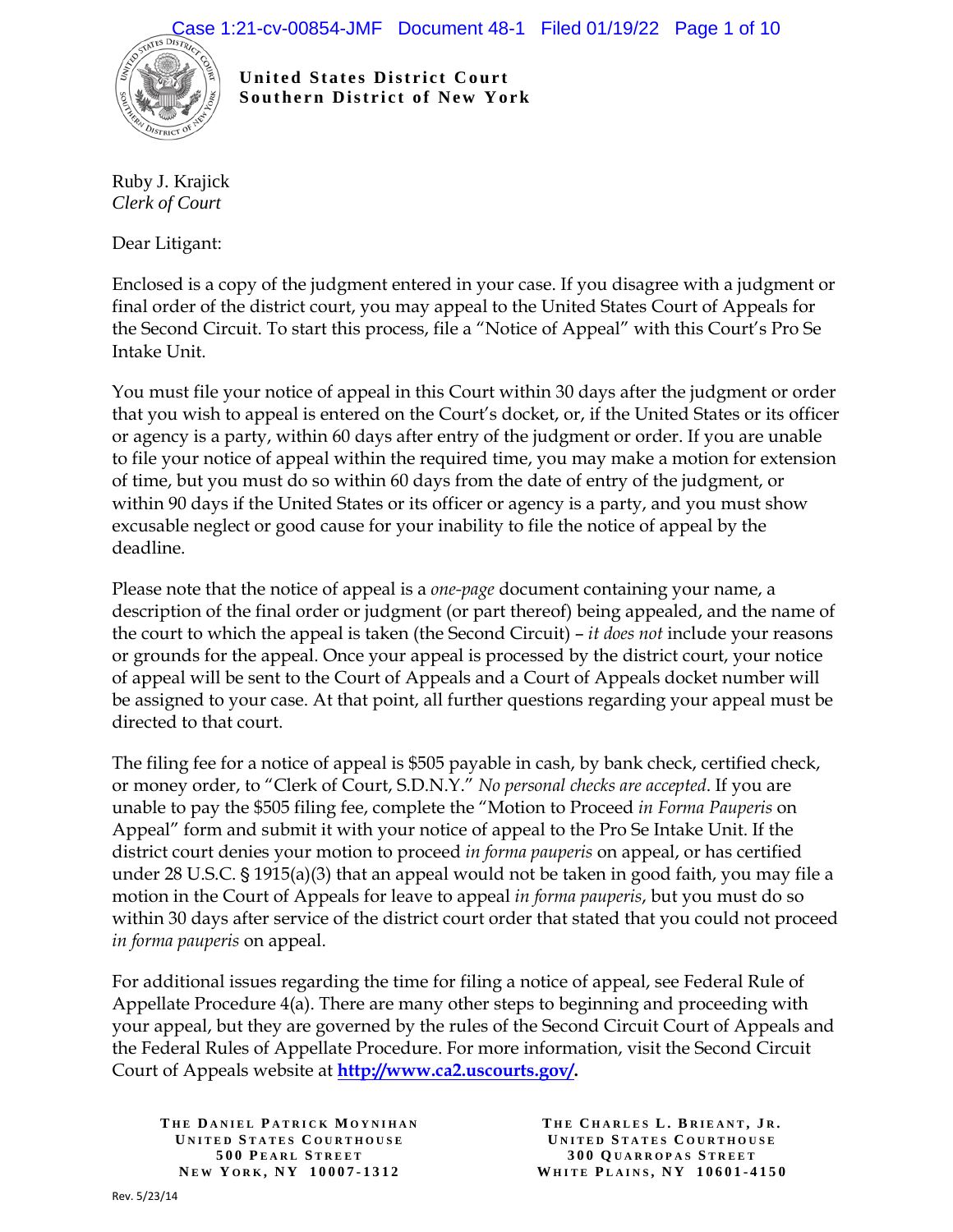| UNITED STATES DISTRICT COURT  |  |
|-------------------------------|--|
| SOUTHERN DISTRICT OF NEW YORK |  |

| (List the full name(s) of the plaintiff(s)/petitioner(s).)                                        | $CV$ ( )(                                                                                   |
|---------------------------------------------------------------------------------------------------|---------------------------------------------------------------------------------------------|
| -against-                                                                                         |                                                                                             |
|                                                                                                   | <b>NOTICE OF APPEAL</b>                                                                     |
|                                                                                                   |                                                                                             |
|                                                                                                   |                                                                                             |
|                                                                                                   |                                                                                             |
|                                                                                                   |                                                                                             |
| (List the full name(s) of the defendant(s)/respondent(s).)                                        |                                                                                             |
|                                                                                                   |                                                                                             |
|                                                                                                   |                                                                                             |
| Notice is hereby given that the following parties:                                                |                                                                                             |
|                                                                                                   |                                                                                             |
| (list the names of all parties who are filing an appeal)                                          |                                                                                             |
|                                                                                                   |                                                                                             |
|                                                                                                   |                                                                                             |
|                                                                                                   | in the above-named case appeal to the United States Court of Appeals for the Second Circuit |
| from the<br>$\Box$ order                                                                          | entered on:                                                                                 |
| $\Box$ judgment                                                                                   |                                                                                             |
|                                                                                                   |                                                                                             |
|                                                                                                   | (date that judgment or order was entered on docket)                                         |
| that:                                                                                             |                                                                                             |
|                                                                                                   |                                                                                             |
|                                                                                                   |                                                                                             |
| (If the appeal is from an order, provide a brief description above of the decision in the order.) |                                                                                             |
|                                                                                                   |                                                                                             |
|                                                                                                   |                                                                                             |
| Dated                                                                                             | Signature <sup>1</sup>                                                                      |
|                                                                                                   |                                                                                             |
|                                                                                                   |                                                                                             |
| Name (Last, First, MI)                                                                            |                                                                                             |
|                                                                                                   |                                                                                             |
|                                                                                                   |                                                                                             |
| City<br>Address                                                                                   | State<br>Zip Code                                                                           |
|                                                                                                   |                                                                                             |
| Telephone Number                                                                                  | E-mail Address (if available)                                                               |
|                                                                                                   |                                                                                             |

 <sup>\*</sup> Each party filing the appeal must date and sign the Notice of Appeal and provide his or her mailing address and telephone number, EXCEPT that a signer of a pro se notice of appeal may sign for his or her spouse and minor children if they are parties to the case. Fed. R. App. P. 3(c)(2). Attach additional sheets of paper as necessary.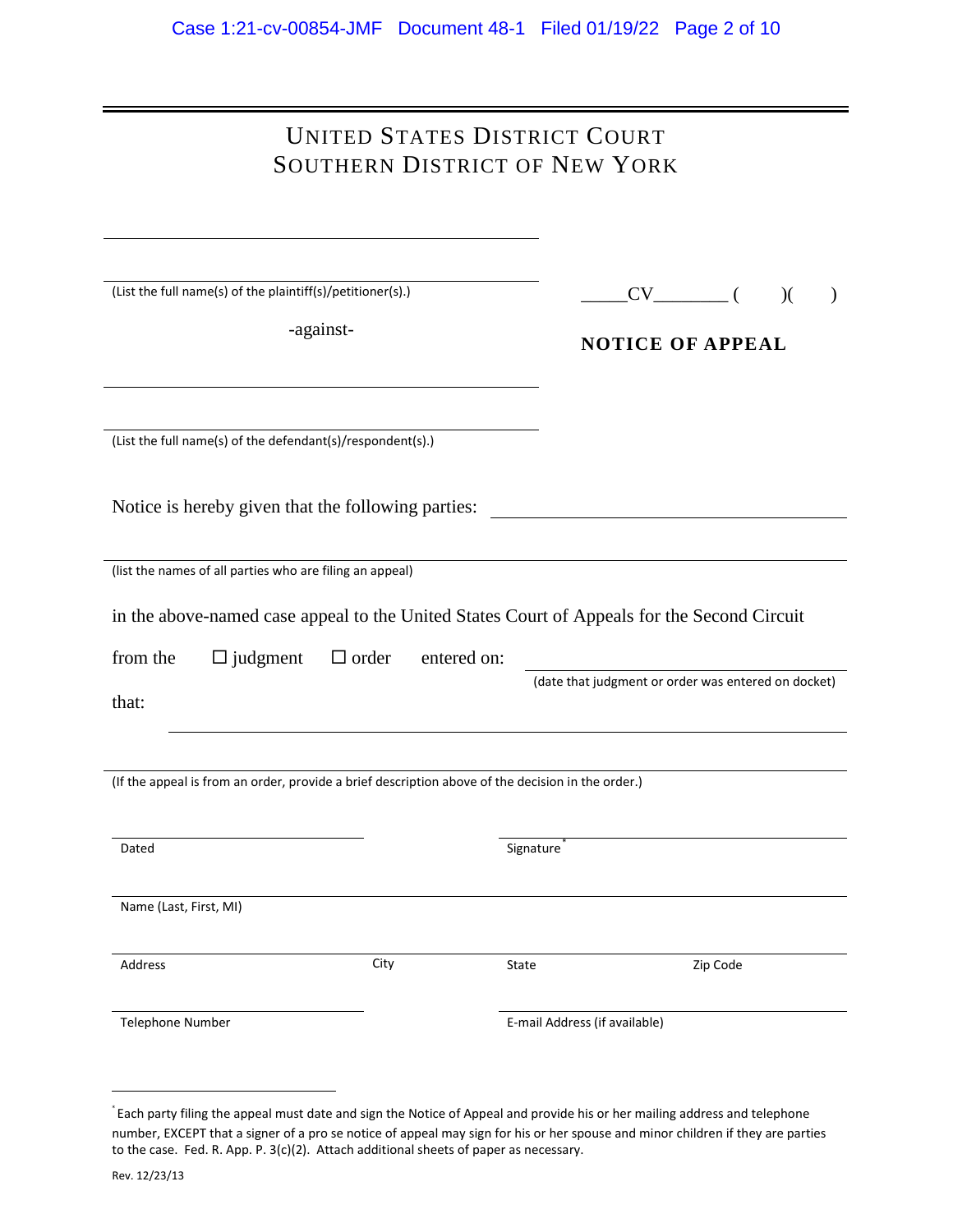## UNITED STATES DISTRICT COURT SOUTHERN DISTRICT OF NEW YORK

|  |  | (List the full name(s) of the plaintiff(s)/petitioner(s).) |  |
|--|--|------------------------------------------------------------|--|
|  |  |                                                            |  |

-against-

|--|--|--|--|--|

**MOTION FOR EXTENSION OF TIME TO FILE NOTICE OF APPEAL**

(List the full name(s) of the defendant(s)/respondent(s).)

| I move under Rule $4(a)(5)$ of the Federal Rules of Appellate Procedure for an extension of time |  |  |
|--------------------------------------------------------------------------------------------------|--|--|
|                                                                                                  |  |  |

to file a notice of appeal in this action. I would like to appeal the judgment

entered in this action on but did not file a notice of appeal within the required date

time period because:

(Explain here the excusable neglect or good cause that led to your failure to file a timely notice of appeal.)

| Dated:                 |      | Signature                     |          |
|------------------------|------|-------------------------------|----------|
|                        |      |                               |          |
|                        |      |                               |          |
|                        |      |                               |          |
|                        |      |                               |          |
| Name (Last, First, MI) |      |                               |          |
|                        |      |                               |          |
|                        |      |                               |          |
|                        |      |                               |          |
|                        |      |                               |          |
| Address                | City | State                         | Zip Code |
|                        |      |                               |          |
|                        |      |                               |          |
|                        |      |                               |          |
|                        |      |                               |          |
| Telephone Number       |      | E-mail Address (if available) |          |
|                        |      |                               |          |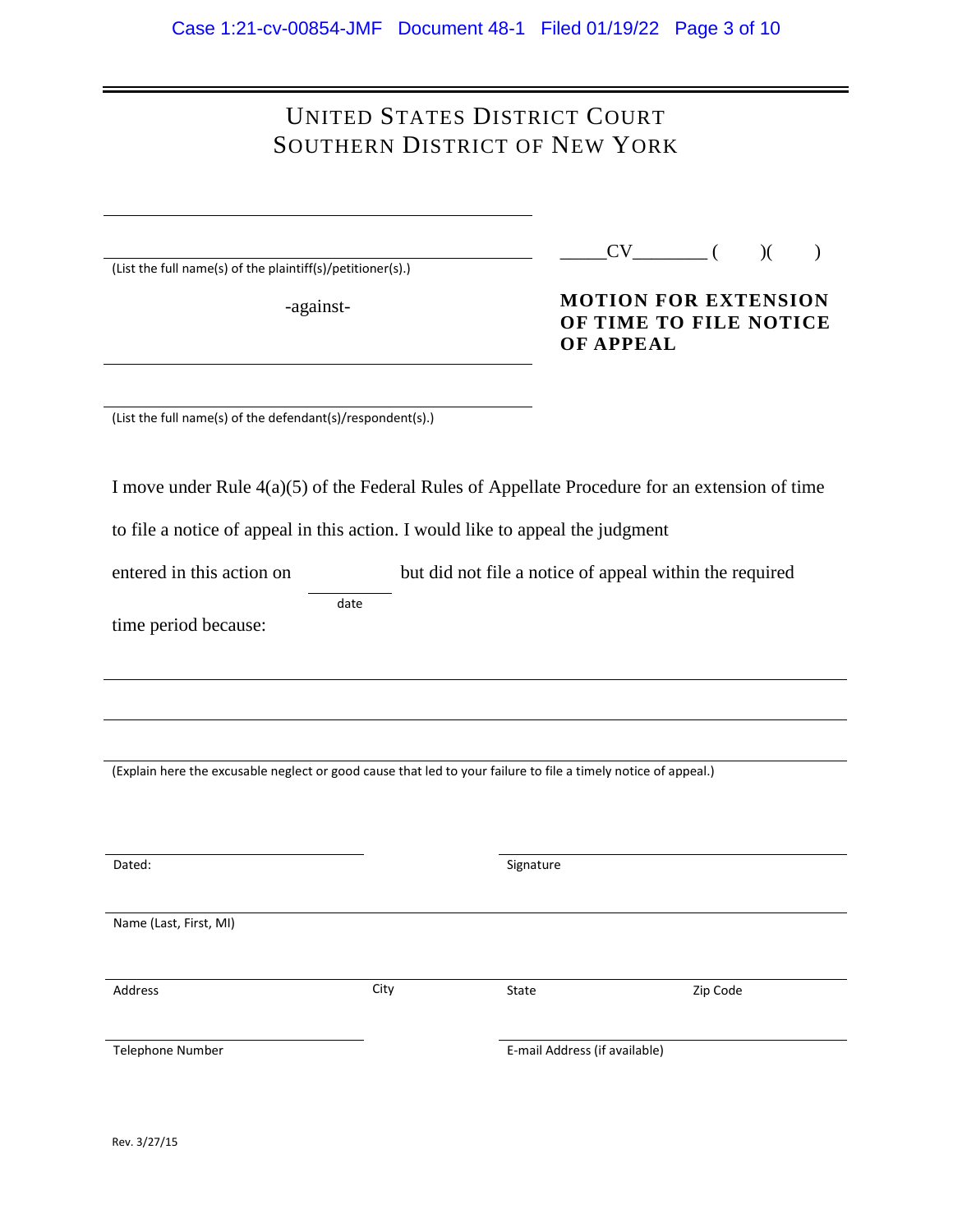# UNITED STATES DISTRICT COURT SOUTHERN DISTRICT OF NEW YORK

(List the full name(s) of the plaintiff(s)/petitioner(s).)

-against-

### **MOTION FOR LEAVE TO PROCEED IN FORMA PAUPERIS ON APPEAL**

(List the full name(s) of the defendant(s)/respondent(s).)

I move under Federal Rule of Appellate Procedure 24(a)(1) for leave to proceed *in forma* 

*pauperis* on appeal. This motion is supported by the attached affidavit.

| Dated                  |      | Signature                     |          |
|------------------------|------|-------------------------------|----------|
|                        |      |                               |          |
|                        |      |                               |          |
|                        |      |                               |          |
| Name (Last, First, MI) |      |                               |          |
|                        |      |                               |          |
|                        |      |                               |          |
|                        |      |                               |          |
| Address                | City | State                         | Zip Code |
|                        |      |                               |          |
|                        |      |                               |          |
|                        |      |                               |          |
| Telephone Number       |      | E-mail Address (if available) |          |
|                        |      |                               |          |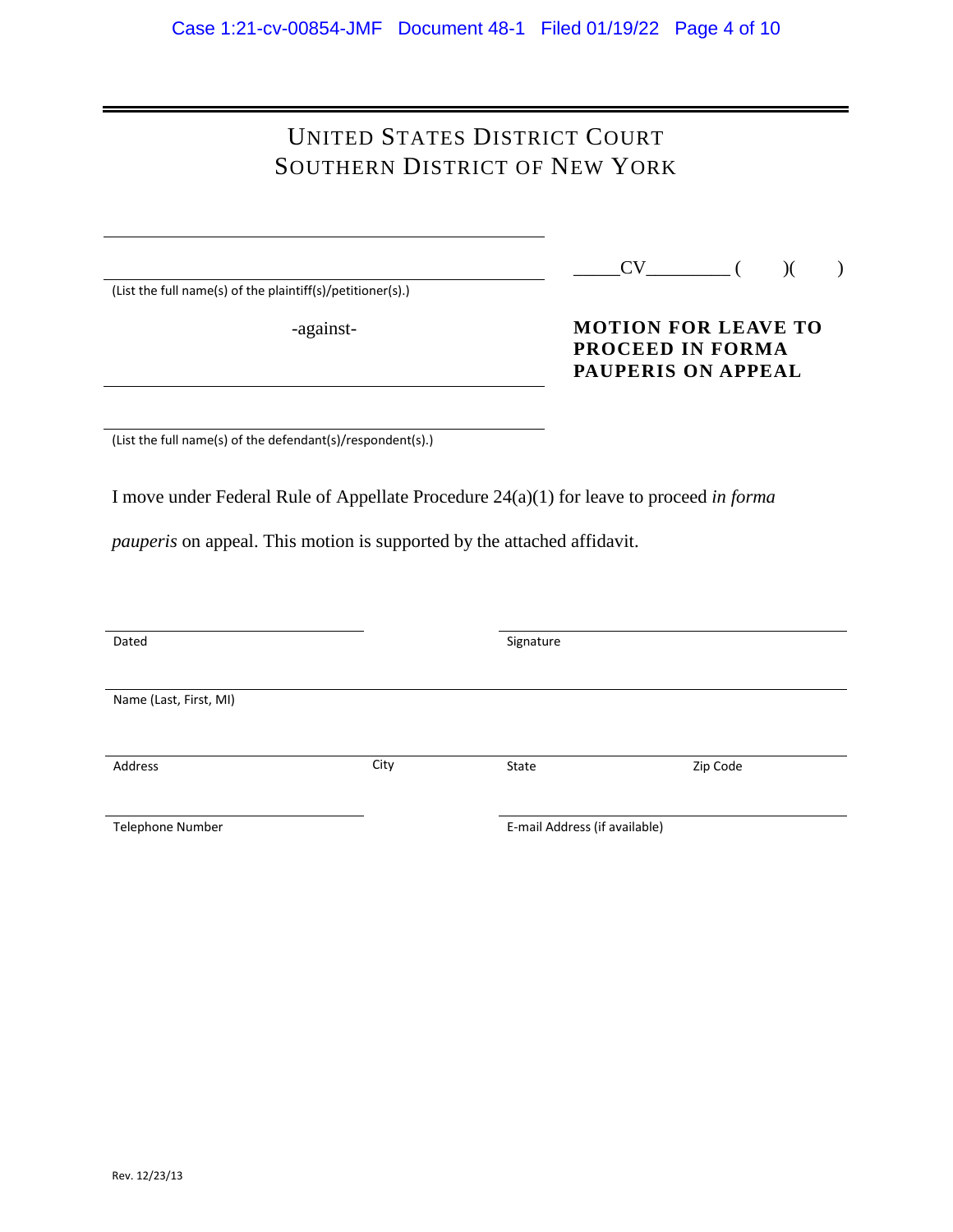## **Application to Appeal In Forma Pauperis**

| $\mathbf{v}$ . $\mathbf{v}$                                                                                                                                                                                                                                                                                                                                       | Appeal No. $\frac{1}{\sqrt{1-\frac{1}{2}} \cdot \frac{1}{2}}$                                                                                                                                                                                                                                                                                                                                 |
|-------------------------------------------------------------------------------------------------------------------------------------------------------------------------------------------------------------------------------------------------------------------------------------------------------------------------------------------------------------------|-----------------------------------------------------------------------------------------------------------------------------------------------------------------------------------------------------------------------------------------------------------------------------------------------------------------------------------------------------------------------------------------------|
|                                                                                                                                                                                                                                                                                                                                                                   | District Court or Agency No.                                                                                                                                                                                                                                                                                                                                                                  |
| <b>Affidavit in Support of Motion</b>                                                                                                                                                                                                                                                                                                                             | <b>Instructions</b>                                                                                                                                                                                                                                                                                                                                                                           |
| I swear or affirm under penalty of perjury that,<br>because of my poverty, I cannot prepay the docket<br>fees of my appeal or post a bond for them. I believe<br>I am entitled to redress. I swear or affirm under<br>penalty of perjury under United States laws that my<br>answers on this form are true and correct. (28)<br>U.S.C. § 1746; 18 U.S.C. § 1621.) | Complete all questions in this application and then<br>sign it. Do not leave any blanks: if the answer to a<br>question is "0," "none," or "not applicable $(N/A)$ ,"<br>write that response. If you need more space to answer<br>a question or to explain your answer, attach a separate<br>sheet of paper identified with your name, your case's<br>docket number, and the question number. |
|                                                                                                                                                                                                                                                                                                                                                                   |                                                                                                                                                                                                                                                                                                                                                                                               |

My issues on appeal are: (required):

1. *For both you and your spouse estimate the average amount of money received from each of the following sources during the past 12 months. Adjust any amount that was received weekly, biweekly, quarterly, semiannually, or annually to show the monthly rate. Use gross amounts, that is, amounts before any deductions for taxes or otherwise.* 

| Income source                                        | <b>Average monthly</b><br>amount during the past<br>12 months |               | month |               | <b>Amount expected next</b> |  |
|------------------------------------------------------|---------------------------------------------------------------|---------------|-------|---------------|-----------------------------|--|
|                                                      | You                                                           | <u>Spouse</u> | You   | <b>Spouse</b> |                             |  |
| Employment                                           | \$                                                            | D             | \$    | ۰D            |                             |  |
| Self-employment                                      |                                                               | ◡             |       |               |                             |  |
| Income from real property (such as<br>rental income) | \$                                                            | Φ             | \$    | D             |                             |  |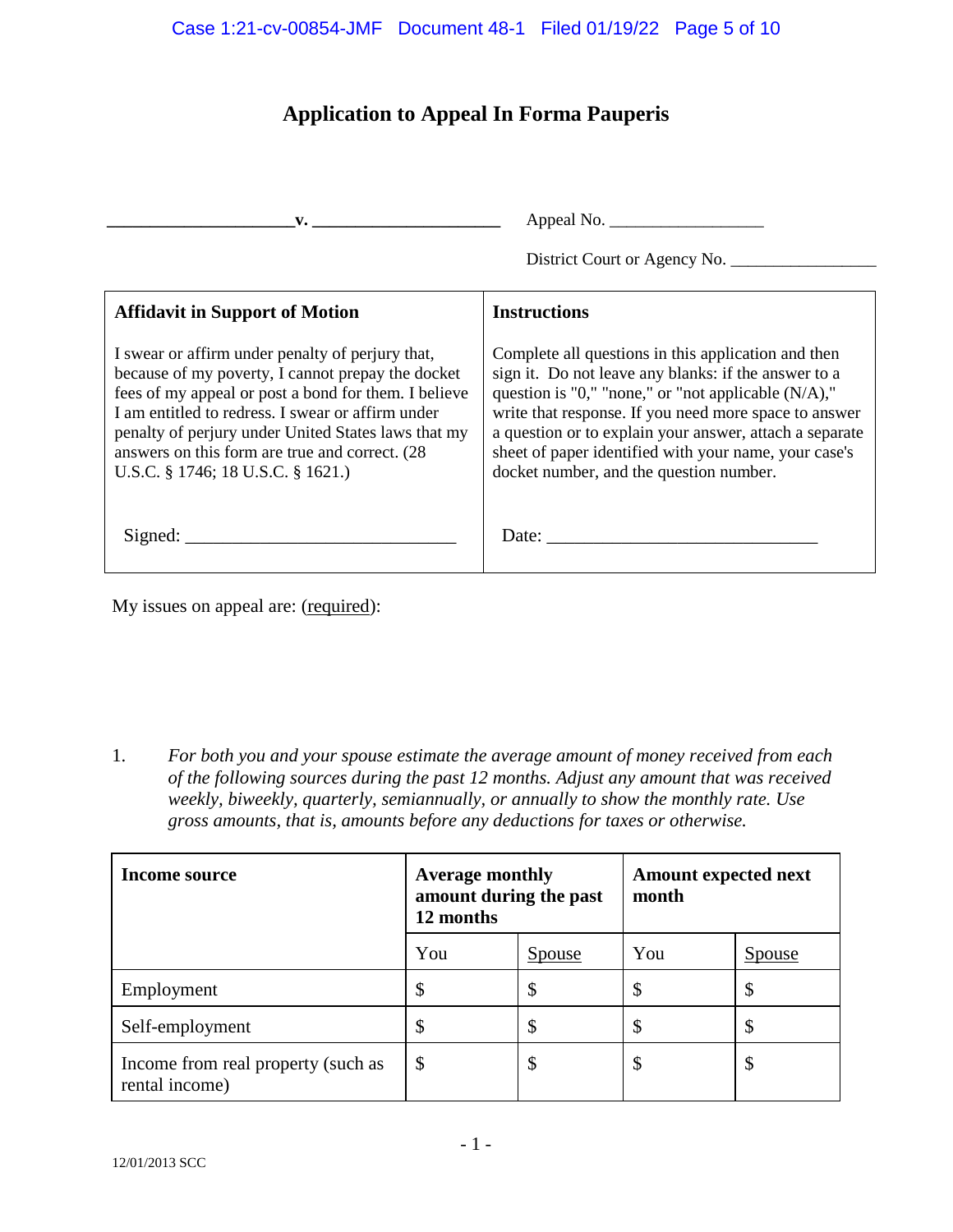### Case 1:21-cv-00854-JMF Document 48-1 Filed 01/19/22 Page 6 of 10

| Interest and dividends                                                  | \$  | \$  | \$  | \$  |
|-------------------------------------------------------------------------|-----|-----|-----|-----|
| Gifts                                                                   | \$  | \$  | \$  | \$  |
| Alimony                                                                 | \$  | \$  | \$  | \$  |
| Child support                                                           | \$  | \$  | \$  | \$  |
| Retirement (such as social security,<br>pensions, annuities, insurance) | \$  | \$  | \$  | \$  |
| Disability (such as social security,<br>insurance payments)             | \$  | \$  | \$  | \$  |
| Unemployment payments                                                   | \$  | \$  | \$  | \$  |
| Public-assistance (such as welfare)                                     | \$  | \$  | \$  | \$  |
| Other (specify):                                                        | \$  | \$  | \$  | \$  |
| <b>Total monthly income:</b>                                            | \$0 | \$0 | \$0 | \$0 |

2. *List your employment history for the past two years, most recent employer first. (Gross monthly pay is before taxes or other deductions.)*

| <b>Employer</b> | <b>Address</b> | Dates of<br>employment | Gross<br>monthly pay |
|-----------------|----------------|------------------------|----------------------|
|                 |                |                        | Φ                    |
|                 |                |                        | Φ                    |
|                 |                |                        | Φ                    |

3. *List your spouse's employment history for the past two years, most recent employer first. (Gross monthly pay is before taxes or other deductions.)*

| <b>Employer</b> | <b>Address</b> | Dates of<br>employment | Gross<br>monthly pay |
|-----------------|----------------|------------------------|----------------------|
|                 |                |                        | ◡                    |
|                 |                |                        | ◡                    |
|                 |                |                        | ¢<br>⊅               |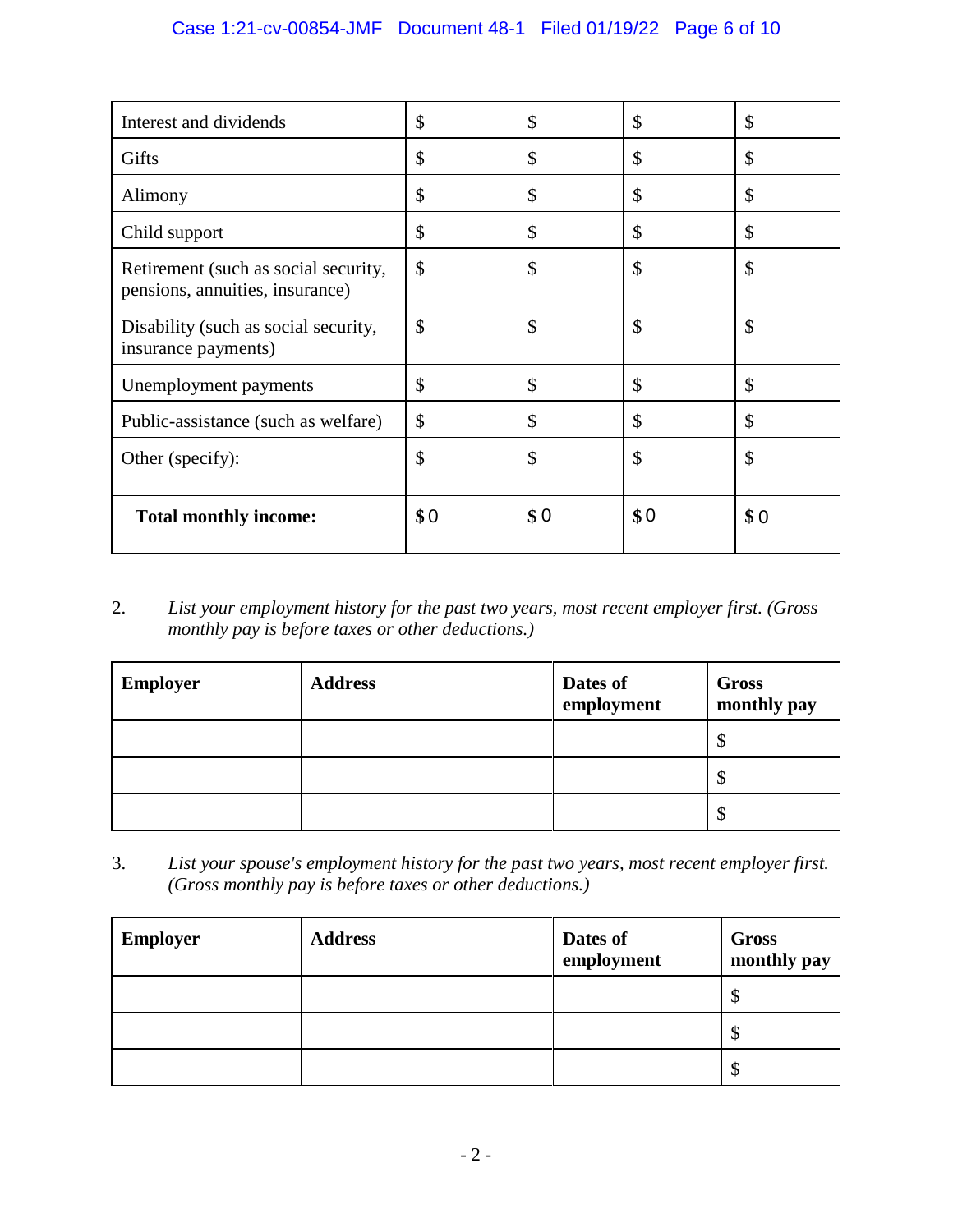4. *How much cash do you and your spouse have? \$\_\_\_\_\_\_\_\_*

*Below, state any money you or your spouse have in bank accounts or in any other financial institution.*

| <b>Financial Institution</b> | <b>Type of Account</b> | <b>Amount you have</b>     | <b>Amount your</b><br>spouse has |
|------------------------------|------------------------|----------------------------|----------------------------------|
|                              |                        | $\boldsymbol{\mathcal{S}}$ |                                  |
|                              |                        | \$                         |                                  |
|                              |                        | \$                         |                                  |

*If you are a prisoner seeking to appeal a judgment in a civil action or proceeding, you must attach a statement certified by the appropriate institutional officer showing all receipts, expenditures, and balances during the last six months in your institutional accounts. If you have multiple accounts, perhaps because you have been in multiple institutions, attach one certified statement of each account.*

5. *List the assets, and their values, which you own or your spouse owns. Do not list clothing and ordinary household furnishings.*

| Home         | Other real estate | Motor vehicle #1 |
|--------------|-------------------|------------------|
| $(Value)$ \$ | (Value) \$        | $(Value)$ \$     |
|              |                   | Make and year:   |
|              |                   | Model:           |
|              |                   | Registration #:  |

| Motor vehicle #2 | <b>Other assets</b> | <b>Other assets</b> |
|------------------|---------------------|---------------------|
| $(Value)$ \$     | (Value) \$          | (Value) \$          |
| Make and year:   |                     |                     |
| Model:           |                     |                     |
| Registration #:  |                     |                     |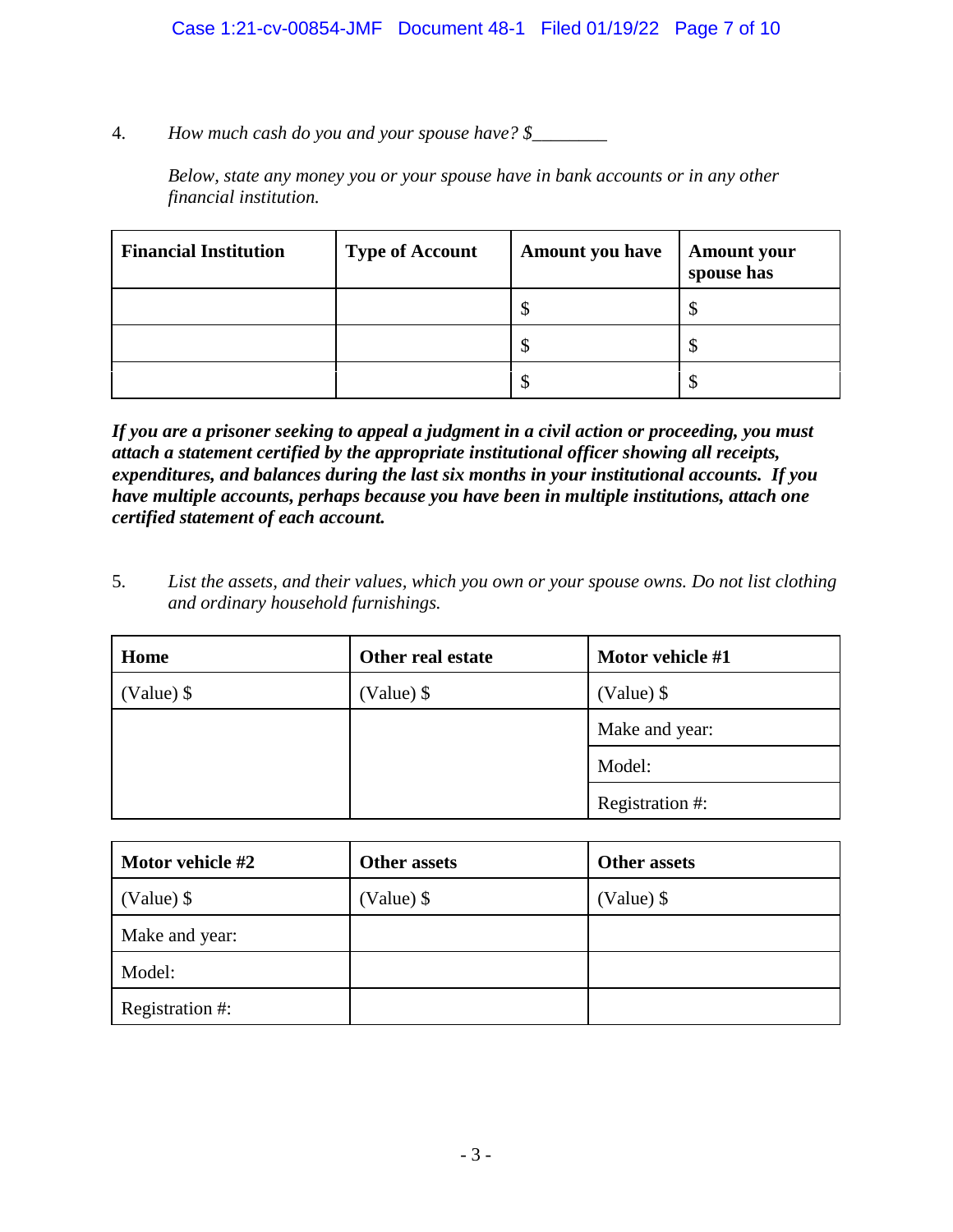### Case 1:21-cv-00854-JMF Document 48-1 Filed 01/19/22 Page 8 of 10

6. *State every person, business, or organization owing you or your spouse money, and the amount owed.*

| Person owing you or your spouse<br>money | Amount owed to you | Amount owed to your<br>spouse |
|------------------------------------------|--------------------|-------------------------------|
|                                          |                    |                               |
|                                          | ۸D                 |                               |
|                                          | ۸D                 |                               |
|                                          |                    |                               |

7. *State the persons who rely on you or your spouse for support.*

| Name [or, if a minor (i.e., underage), initials only] | Relationship | Age |
|-------------------------------------------------------|--------------|-----|
|                                                       |              |     |
|                                                       |              |     |
|                                                       |              |     |

8. *Estimate the average monthly expenses of you and your family. Show separately the amounts paid by your spouse. Adjust any payments that are made weekly, biweekly, quarterly, semiannually, or annually to show the monthly rate.*

|                                                                                                                                                                                                 | You | <b>Your Spouse</b> |
|-------------------------------------------------------------------------------------------------------------------------------------------------------------------------------------------------|-----|--------------------|
| Rent or home-mortgage payment (including lot rented for<br>mobile home)<br>N <sub>0</sub><br>Yes<br>Are real estate taxes included?<br>Is property insurance included?<br>N <sub>o</sub><br>Yes | \$  | \$                 |
| Utilities (electricity, heating fuel, water, sewer, and telephone)                                                                                                                              | \$  | \$                 |
| Home maintenance (repairs and upkeep)                                                                                                                                                           | \$  | \$                 |
| Food                                                                                                                                                                                            | \$  | \$                 |
| Clothing                                                                                                                                                                                        | \$  | \$                 |
| Laundry and dry-cleaning                                                                                                                                                                        | \$  | \$                 |
| Medical and dental expenses                                                                                                                                                                     | \$  | \$                 |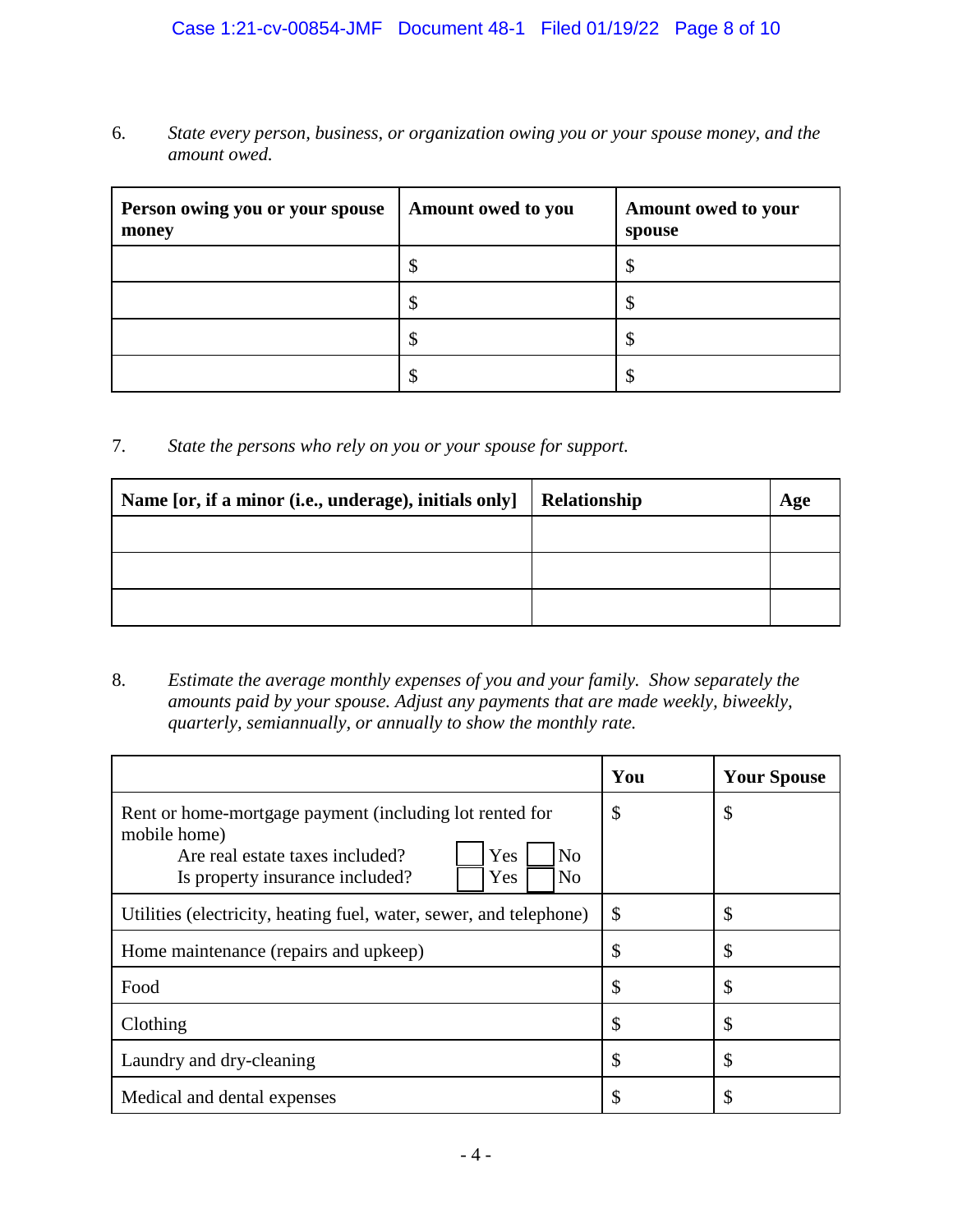### Case 1:21-cv-00854-JMF Document 48-1 Filed 01/19/22 Page 9 of 10

| Transportation (not including motor vehicle payments)                                          | \$  | \$  |
|------------------------------------------------------------------------------------------------|-----|-----|
| Recreation, entertainment, newspapers, magazines, etc.                                         | \$  | \$  |
| Insurance (not deducted from wages or included in mortgage payments)                           |     |     |
| Homeowner's or renter's:                                                                       | \$  | \$  |
| Life:                                                                                          | \$  | \$  |
| Health:                                                                                        | \$  | \$  |
| Motor vehicle:                                                                                 | \$  | \$  |
| Other:                                                                                         | \$  | \$  |
| Taxes (not deducted from wages or included in mortgage<br>payments) (specify):                 | \$  | \$  |
| Installment payments                                                                           |     |     |
| Motor Vehicle:                                                                                 | \$  | \$  |
| Credit card (name):                                                                            | \$  | \$  |
| Department store (name):                                                                       | \$  | \$  |
| Other:                                                                                         | \$  | \$  |
| Alimony, maintenance, and support paid to others                                               | \$  | \$  |
| Regular expenses for operation of business, profession, or<br>farm (attach detailed statement) | \$  | \$  |
| Other (specify):                                                                               | \$  | \$  |
| <b>Total monthly expenses:</b>                                                                 | \$0 | \$0 |

9. *Do you expect any major changes to your monthly income or expenses or in your assets or liabilities during the next 12 months?*

 $\begin{array}{ccc} \n\text{Yes} & | & |\n\text{No} & \text{If yes, describe on an attached sheet.}\n\end{array}$ 

10. *Have you spent — or will you be spending —any money for expenses or attorney fees in connection with this lawsuit?*  $\sqrt{\frac{1}{1 + \frac{1}{1 + \cdots}}}\$ No

*If yes, how much?* \$